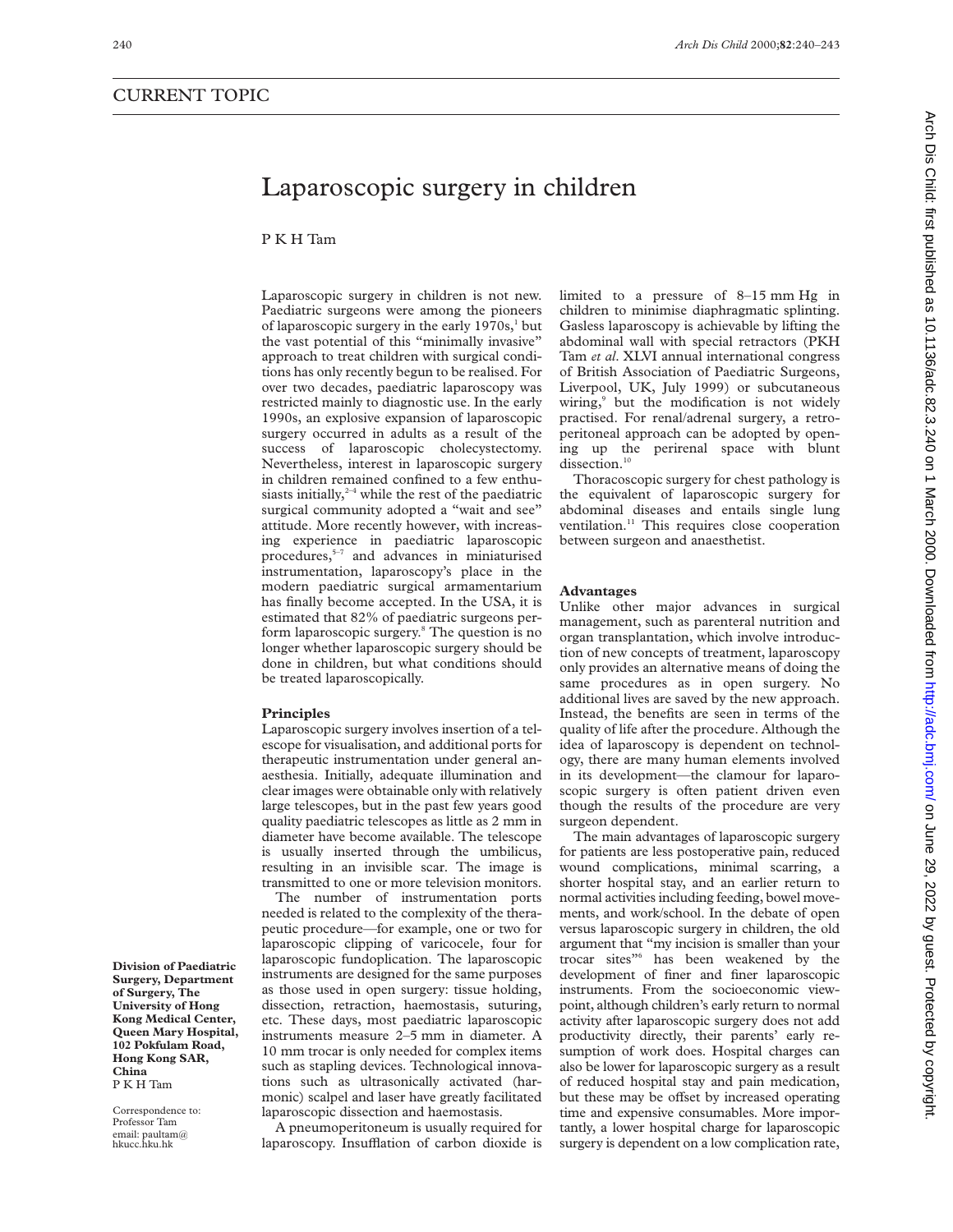which might be achieved only in experienced centres.

For the surgeon, laparoscopy is particularly attractive for operations in deep cavities of small children—for example, the hiatus and the pelvis, because of good illumination and magnification. Whereas the observers' view of open surgical procedures in small children is limited, video imaging of laparoscopy allows surgical assistants, anaesthetists, and nurses to see what the laparoscopic surgeon is doing and to participate actively in the procedure in their respective roles.

## **Disadvantages**

Apart from longer operating times, expensive consumables, and a large capital cost, laparoscopic surgery has inherent limitations for the surgeon. These include a two dimensional visual image, a loss of touch sensation, difficulty in controlling bleeding (limited suction, no manual pressure), limitation in the number and directions of instruments, difficulty in suturing. As a result, new skills have to be acquired. Fortunately, intensive, well structured training courses are now readily available.

Nevertheless, there is a learning curve and laparoscopic skills have to be maintained and improved. This presents a bigger challenge to paediatric surgeons than to adult surgeons, who have a regular procedure such as laparoscopic cholecystectomy to refine their laparoscopic skills. For laparoscopic cholecystectomy, the learning curve ranges from 10 to 75 procedures.8 For laparoscopic fundoplication in children, proficiency could be achieved after 25 procedures. $12$  In a series of laparoscopic pyloromyotomy, good results were achieved after 23 procedures, but these were associated with seven complications (30%), six of which required reoperation.<sup>13</sup> A potentially high complication rate in the early part of the learning curve is one of the most uncomfortable facts the surgeon will have to face, especially when this is judged against the excellent results of many paediatric procedures achieved by open surgery. A recent survey that highlights the increasing popularity of laparoscopic surgery suggests that many paediatric surgeons are early in their learning curve.<sup>8</sup>

Most complications of paediatric laparoscopic surgery are technique related. Haemorrhage is a dreaded complication because intraperitoneal bleeding is more difficult to control laparoscopically and children respond poorly to haemodynamic disturbances. Inadvertent visceral injury during trocar insertion is another feared complication. The use of an open technique for the insertion of the first trocar and placement of subsequent trocars under direct vision minimises unintentional major vessel and visceral injuries. New designs of trocars with safety mechanisms further reduce such risks. Diathermy injury can lead to intestinal perforation.<sup>14</sup> Complications related to port sites include postoperative herniation of intra-abdominal contents, which can occur even through small port sizes.<sup>15</sup> Technical limitations could result in failure of the procedure,

which might be recognised either intraoperatively or postoperatively. Conversion to open surgery is often described as a complication and a criterion to define the learning curve of laparoscopic surgery. In fact, it is much better for surgeons not to regard conversion of a laparoscopic procedure to open surgery as a complication, but rather as an attempt to prevent complications. Safety of the patient is far more important than the ego of the surgeon.

Rarely, complications arise from CO<sub>2</sub> insufflation for pneumoperitoneum during laparoscopy. These include gas embolism, cardiovascular compromise, hypercapnia. The risks are minimised by the use of low pressure  $CO<sub>2</sub>$ insufflation in children. Slight increases in end tidal  $CO<sub>2</sub>$  and peak airway pressures might be detectable intraoperatively. This can usually be compensated for by slight hyperventilation.<sup>1</sup>

Overall, in large centres, a low complication rate (1–2%) of laparoscopic surgery in children can be achieved. $6^{6}$ <sup>17</sup> Despite the perceived technical difficulties of working in a restricted space in small infants, laparoscopic surgery has been carried out successfully in neonates as small as 1.3 kg body weight with no added complications.<sup>6</sup>

## **Indications**

Most surgical procedures have been attempted laparoscopically. However, because a procedure can be done laparoscopically does not mean that it should be done this way. There are many important factors to be considered, patient's/parent's preference, the surgeon's experience, complexity of the procedure, the patient's medical condition, and costs compared with open surgery. Unfortunately, in the era of evidence based medicine, very few prospective randomised clinical trials of laparoscopic surgery in children are available. The division of surgical conditions/procedures into good indications, equivocal indications, and non-indications for laparoscopy is highly individual. It is also likely to change with time because the scene is fast moving. More and more surgeons are getting past their learning curves. Younger surgeons are well trained in laparoscopic techniques early on in their careers. Video and instrumentation technology continue to improve. What is now classified as an equivocal indication or non-indication for laparoscopic surgery could become a good indication in the future.

### GOOD INDICATIONS

Laparoscopy has replaced open surgery as the diagnostic gold standard for impalpable testes, allowing accurate localisation of intraabdominal testes, as well as identification of the absence of testes and canalicular testes by direct visualisation of the courses of the vas and testicular vessels.<sup>18</sup> Intra-abdominal testes can be treated by laparoscopy assisted Fowler-Stephens orchidopexy, which involves division of the short testicular vessels to allow the testes with blood supply from the vas to reach the scrotum. Dysmorphic testes, on the other hand, are best removed.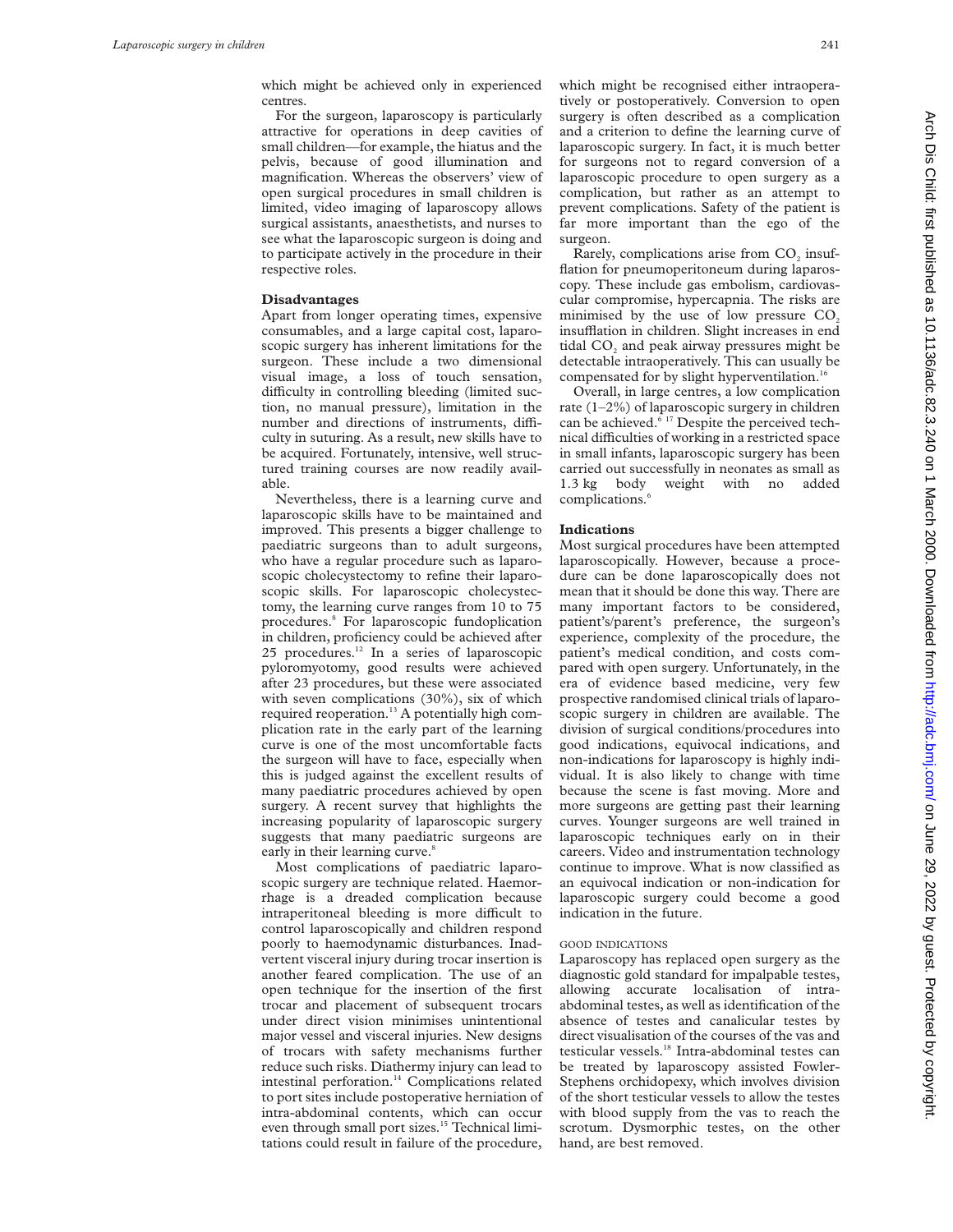Laparoscopic division of testicular vessels is also a satisfactory method of treatment for varicoceles.<sup>19</sup> However, percutaneous transcatheter embolisation of the internal spermatic vein has been advocated as an alternative approach to varicoceles.<sup>20</sup> Long term follow up to assess fertility and recurrence is necessary to decide which method should be preferred.

As gynaecologists have long known, laparoscopy is an ideal technique to evaluate ovarian pathology. Benign ovarian conditions can also be treated effectively by laparoscopy-for example, ovarian cysts and dysgenic gonads.

Laparoscopic cholecystectomy is the method of choice for treating gallstones in adults. Gallstones are much more rare in children and are usually related to haemolytic diseases. Nevertheless, in experienced centres, the superiority of laparoscopic cholecystectomy over open cholecystectomy in children has similarly been confirmed.<sup>21</sup>

Two large series of laparoscopic fundoplication in a total of more than 600 infants and children have been reported.<sup>7</sup> <sup>22</sup> In experienced hands, the operating time can be reduced to under one hour. The average postoperative hospital stay was 1.6 days. Complications occurred in 10% of the patients. <sup>7</sup> The procedure can be combined with a gastrostomy for feeding if necessary.

Early experience with laparoscopic pullthrough for Hirschsprung's disease has been favourable. Results of 75 laparoscopic pullthroughs from four centres suggest that the approach is safe, and postoperative hospital stay is reduced (average, two days).<sup>23</sup> Laparoscopic pullthrough can be done as a primary procedure, but a preliminary colostomy remains advisable for patients who present with enterocolitis.

Laparoscopic nephrectomy is particularly suitable for non-functioning kidneys. For duplex system, partial nephrectomy can be effectively undertaken.<sup>24</sup>

#### EQUIVOCAL INDICATIONS

In some cases laparoscopic surgery may not be better than open surgery, but if it is not worse its practice might be justified to increase the laparoscopic experience.

In children with unilateral inguinal hernia, a fine laparoscope can be inserted through the hernia sac to assess patency of the contralateral processes vaginalis with 99.5% sensitivity and specificity.<sup>25</sup> However, a patent processus vaginalis does not invariably proceed to become a hernia and, therefore, the clinical relevance of this information remains hotly debated. It is possible to repair inguinal hernia laparoscopically in both female<sup>26</sup> and male (Scheir F, personal communication) children.

Considerable experience in laparoscopic appendicectomy has been accumulated.<sup>27</sup> There are no major differences in the results between the open and laparoscopic techniques. Laparoscopy is sometimes used in the diagnosis of obscure abdominal pain, and Meckel's diverticulum can be removed laparoscopically.

Splenectomy can be performed for haemolytic disease by the laparoscopic technique.<sup>28</sup> However, very large spleens present problems of specimen retrieval without spillage into the peritoneal cavity (splenosis).

One of the more controversial laparoscopic procedures is pyloromyotomy for hypertrophic pyloric stenosis. There is no doubt that it can be done effectively after overcoming the learning curve,  $^{13}$  <sup>29</sup> but the excellent results of Ramstedt's pyloromyotomy with the possible use of a cosmetically pleasing umbilical incision have made it difficult for the laparoscopic approach to gain widespread acceptance, at least for the time being.

In general, reconstructive procedures, such as pyeloplasty,<sup>5</sup> are more difficult laparoscopically, and it is best to avoid laparoscopy for treating very complex problems. Some surgeons perform laparoscopic biopsy and staging of tumours, but there is a risk of tumour implantation at the port site.

## NON -INDICATIONS

Patients who have an unstable haemodynamic status are not suitable for laparoscopic procedures which involve prolonged operating times. Laparoscopy should be avoided in patients with severe cardiac diseases, pulmonary insufficiency or bleeding disorders. Laparoscopy is more hazardous in patients with abdominal scars and adhesions resulting from repeated abdominal procedures, and in patients with ileus, intestinal obstruction, and pregnancy. In patients with abdominal sepsis, laparoscopy increases the risk of spreading infection. Laparoscopic resection of malignant tumour is contraindicated. Laparoscopic intervention for abdominal conditions such as intussusception $30$ and malrotation remains highly controversial.

## **The future**

Laparoscopic surgery in children is here to stay. However, doomsday predictions for the complete demise of open surgery are overexaggerated. The challenge ahead is to define more objectively the relative benefits of various laparoscopic and open techniques. Meanwhile, the potentials of endoscopic surgery should continue to be explored in appropriate settings—fetal endosurgery is one exciting example.<sup>31</sup> An equally exciting, but potentially frustrating, challenge is how to transfer this expensive medical technology to benefit children in the developing countries.

- 1 Gans SL, Berci G. Advances in endoscopy of infants and children. *J Pediatr Surg* 1971; **<sup>6</sup>**:199–233. 2 Sackier JM. Laparoscopy in pediatric surgery. *J Pediatr Surg*
- 
- 1991;**26**:1145–7. 3 Miller SS. Laparoscopic operations in paediatric surgery. *Br J Surg* 1992;**79**:986–7.
- 4 Najmaldin A. Minimal access surgery in paediatrics. *Arch Dis Child* 1995;**72**:107–9. 5 Lobe T. Laparoscopic surgery in children. *Curr Probl Surg*
- 1998;**35**:862–948. 6 Rothenberg SS, Chang JHT, Bealer JF. Experience with
- minimally invasive surgery in infants. *Am J Surg* 1998;**176** : 654–8.
- 7 Chung DH, Georgeson KE. Fundoplication and gastros-tomy. *Semin Pediatr Surg* 1998;**7**:213–19. 8 Firilas AM, Jackson RJ, Smith SD. Minimally invasive surgery: the pediatric surgery experience. *J Am Coll Surg* 1998;**186**:542–4.
- 9 Yokomori K, Terawaki K, Kamii Y, *et al*. A new technique applicable to pediatric laparoscopic surgery: abdominal wall "area lifting" with subcutaneous wiring. *J Pediatr Surg* 1998;**33**:1589–92.